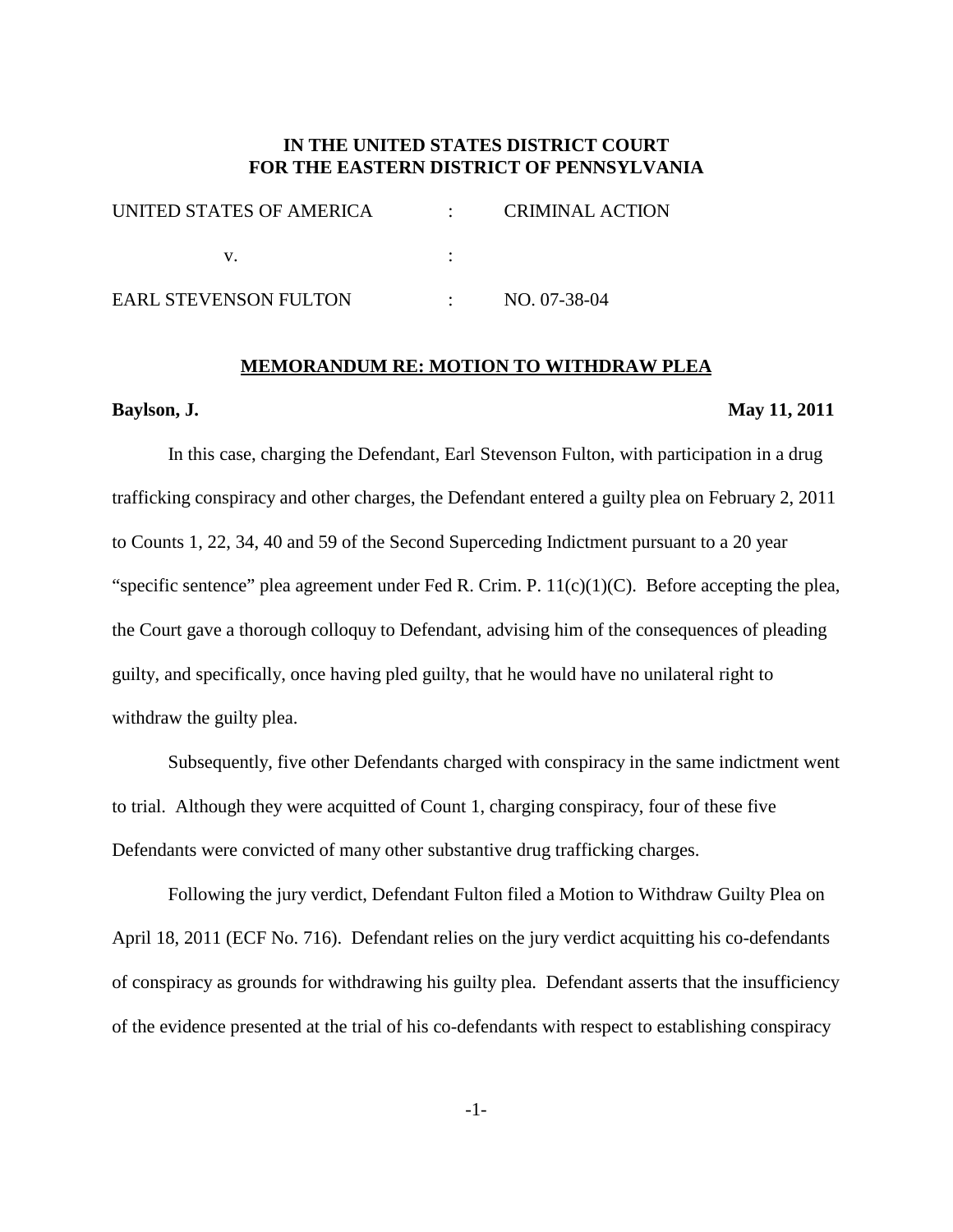demonstrates his legal innocence and actual innocence of the conspiracy charge. Defendant further asserts that because he may receive a twenty-year sentence pursuant to his plea agreement, which was predicated on his belief that the Government had convincing evidence of a conspiracy, there will be a "two-tiered sentencing disparity" between himself and similarly situated co-defendants who pled guilty to conspiracy, and the co-defendants who went to trial and were acquitted of the conspiracy charge. On these grounds, Defendant requests that the Court permit him to withdraw his guilty plea.

### **I. Legal Standard**

Once the district court accepts a defendant's guilty plea, the defendant may not withdraw the plea at his whim. United States v. Brown, 250 F.3d 811, 815 (3d Cir. 2001). After the court accepts the plea, but before sentencing, the defendant may only withdraw a guilty plea if "the defendant can show a fair and just reason for requesting the withdrawal." Fed. R. Crim. P. 11(d)(2)(B). The defendant bears the "substantial" burden of establishing a "fair and just" reason for the withdrawal of the guilty plea. United States v. Jones, 336 F.3d 245, 252 (3d Cir. 2003) (citing United States v. Hyde, 520 U.S. 670, 676-77 (1997); United States v. Isaac, 141 F.3d 477, 485 (3d Cir. 1998)).

In evaluating a motion to withdraw a guilty plea, the district court must "consider whether: (1) the defendant 'asserts his innocence;' (2) the defendant proffered strong reasons justifying the withdrawal; and (3) the government would be prejudiced by the withdrawal." United States v. King, 604 F.3d 125, 139 (3d Cir. 2010), cert. denied, 131 S. Ct. 1467 (2011) (citing United States v. Martinez, 785 F.2d 111, 114 (3d Cir. 1986)). To raise a claim of legal innocence, a defendant must "assert[] his or her factual innocence," support the assertion of

-2-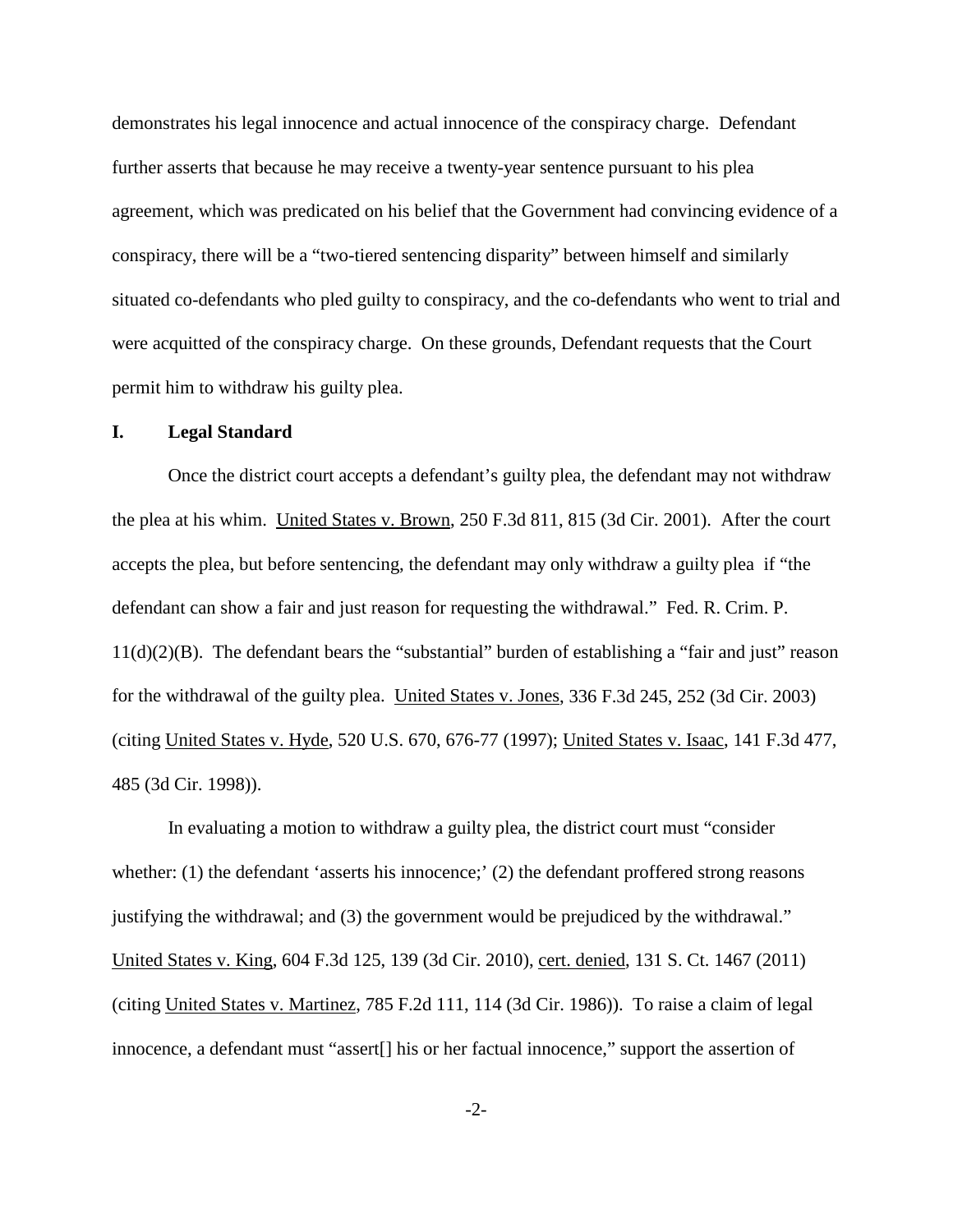innocence with "facts in the record that support a claimed defense," and "give sufficient reasons to explain why contradictory positions were taken before the district court and why permission should be given to withdraw the guilty plea." <u>Brown</u>, 250 F.3d at 818 (citations omitted). The court may consider the weight, credibility, and good faith of the defendant's assertion of innocence in evaluating the strength of the defendant's reason for withdrawal. Gov't of V.I. v. Berry, 631 F.2d 214, 220 (3d Cir. 1980) (citing United States v. Washington, 341 F.2d 277, 281 (3d Cir. 1965)).

In Berry, the defendant moved to withdraw his plea of guilty on a second-degree murder charge after his co-defendant was acquitted at trial, on the grounds that Berry had a misimpression that the co-defendant would testify against him at the trial, but the co-defendant did not take the stand. Id. at 221. The Third Circuit affirmed the district court's denial of the motion to withdraw the plea, explaining that a "tactical error" in calculating whether to enter a plea agreement was not a basis for withdrawal. Id. The court acknowledged that entering "'[a] guilty plea frequently involves the making of difficult judgments,'" and explained that permitting withdrawal after a co-defendant's acquittal would reduce the plea agreement to "'a temporary and meaningless formality reversible at the defendant's whim.'" Id. (quoting United States v. Barker, 514 F.2d 208, 221 (D.C. Cir. 1975) (en banc)). Moreover, the Third Circuit agreed with the district court that the fact a jury had acquitted Berry's co-defendant did not support Berry's assertion of actual innocence, because there could be other reasons for the acquittal. Id. at 220.

## **II. Discussion**

In this case, the Defendant has not presented any persuasive reasons as to why he should be allowed to withdraw his guilty plea, and the Court does not believe it would be fair or just for

-3-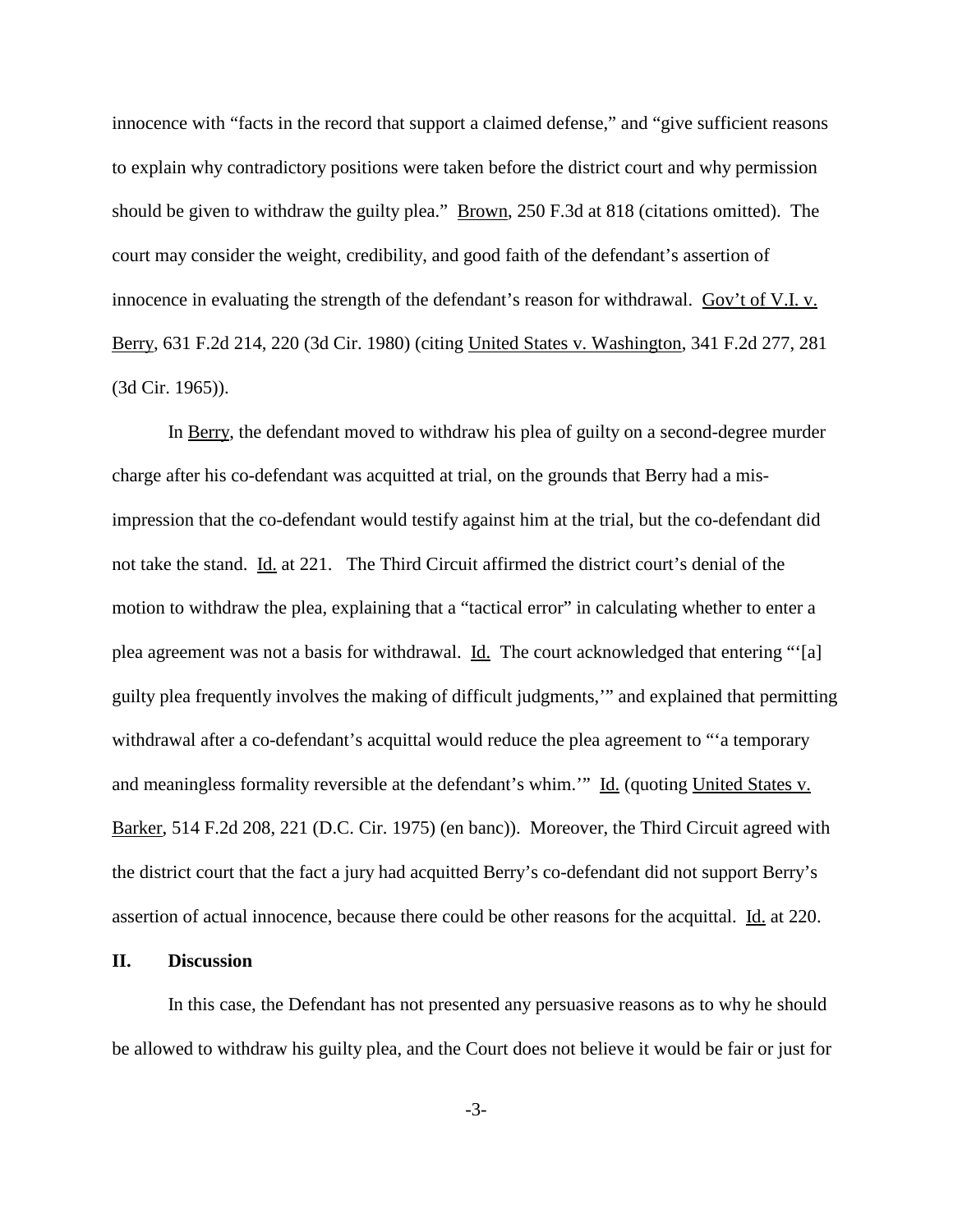the Defendant to do so in that he has fully admitted his guilt to wide-ranging and serious drug trafficking charges. The Court is prepared to sentence the Defendant in accordance with the plea agreement.

The verdict in the jury trial does not in any way establish that there was no conspiracy, only that the government did not prove a conspiracy against these five other Defendants beyond a reasonable doubt. Having presided over the jury trial in which the Defendants were acquitted of conspiracy, this Court will note that the evidence introduced by the government was clearly sufficient to establish the requisite elements of conspiracy, even though the jury acquitted the Defendants. There was substantial evidence that there had been an agreement among many members of the "cutoff" drug trafficking organization operating in Chester, Pennsylvania to distribute drugs and a great deal of evidence of numerous drug transactions engaged in by those members. The verdict of the jury could well have been a compromise because although all five Defendants were acquitted of conspiracy, four of the five Defendants were convicted of very serious substantive crimes carrying numerous mandatory minimum sentences. The fifth Defendant was only charged with conspiracy. See Dunn v. United States, 284 U.S. 390, 394 (1932) (acknowledging that a jury verdict of acquittal may be the result of jury compromise). Because many of his co-defendants also pled guilty to conspiracy, Defendant cannot contend that his conviction is precluded by the acquittal of all his alleged co-conspirators. Cf. United States v. Bruno, 333 F. Supp. 570, 577 (E.D. Pa. 1971) (granting motion to dismiss conspiracy count of an indictment after all of the defendant's alleged co-conspirators were acquitted of conspiracy).

Defendant has not proffered any specific facts from the record to support his claims of actual innocence, nor has he provided the Court with a legally cognizable theory in support of his

-4-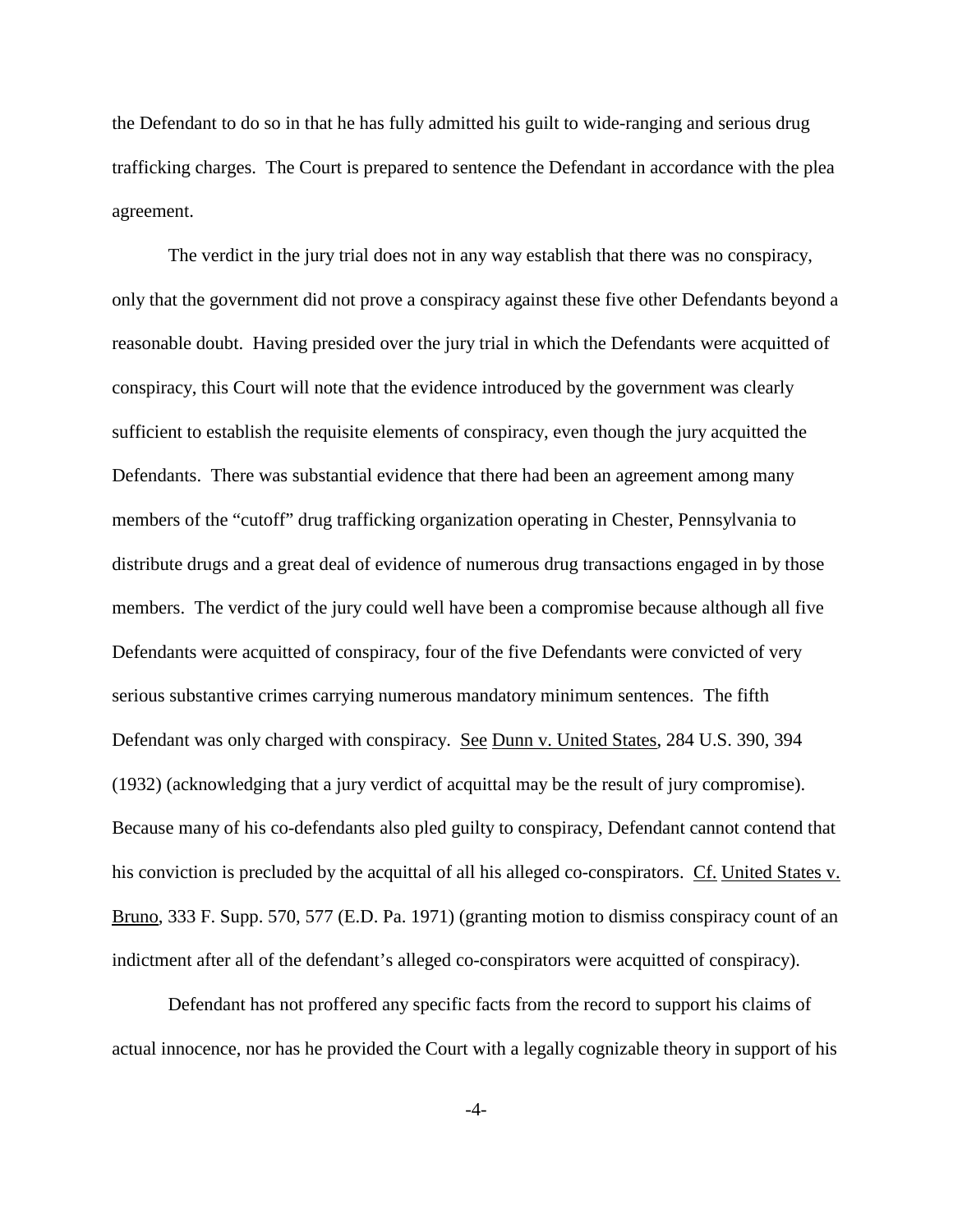assertion of innocence. Defendant's change of heart, following the jury verdict as to his codefendants, is insufficient to satisfy his burden. The record reflects that the Government and Defendant entered into the plea agreement after extensive negotiations. The Court accepted the plea agreement after a detailed and lengthy colloquy, at which the Court reviewed the agreement with Defendant. Defendant agreed that he understood he was pleading guilty to "counts aris[ing] from [his] participation in The Cut-off drug trafficking organization in the Highland Gardens." (Tr. of Change of Plea Hearing, 2/2/11, at 7.) Defendant also agreed that he understood the maximum sentence he could receive under the agreement included a mandatory minimum 20 year prison term. Id. at 8, 11. Defendant agreed that he could not withdraw his plea later just because he was unhappy with the plea or with the sentence the Court imposes. Id. at 11. When the Court asked Defendant, "Why do you want to plead guilty?" Defendant responded, "I'm guilty." Id. at 14. The Court found that "the colloquy is clear that he understands what the charges are, he understands what the Government's evidence is, and he can plead guilty without necessarily admitting to all the evidence. He's clearly admitted to being involved in these crimes, and that there is sufficient evidence against him as to those counts to which he pled guilty." Id. at 37. The Court accepted the plea after finding that Defendant was "alert, competent, and capable of entering in the formed plea, that it's a knowing and voluntary plea supported by an independent basis of fact containing each of the essential elements of the offenses pled to." Id. at 33-34.

The fact that this Defendant pled guilty to conspiracy, while several of his co-defendants were acquitted of conspiracy after a jury trial, does not warrant any withdrawal of his plea or any plea adjustments.

-5-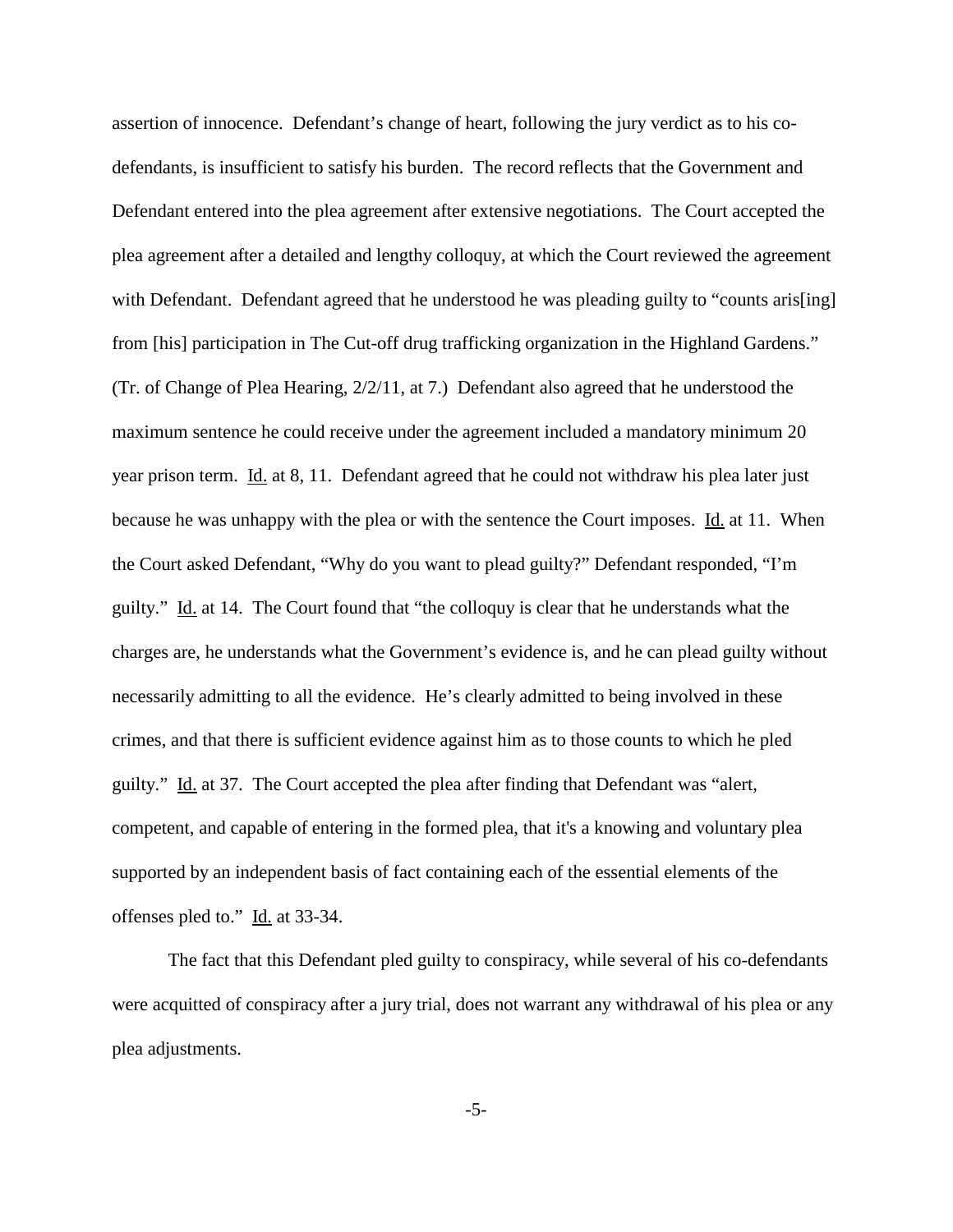An appropriate Order follows.

D:\Inetpub\www\documents\opinions\source1\\$ASQ11D0525P.pae.wpd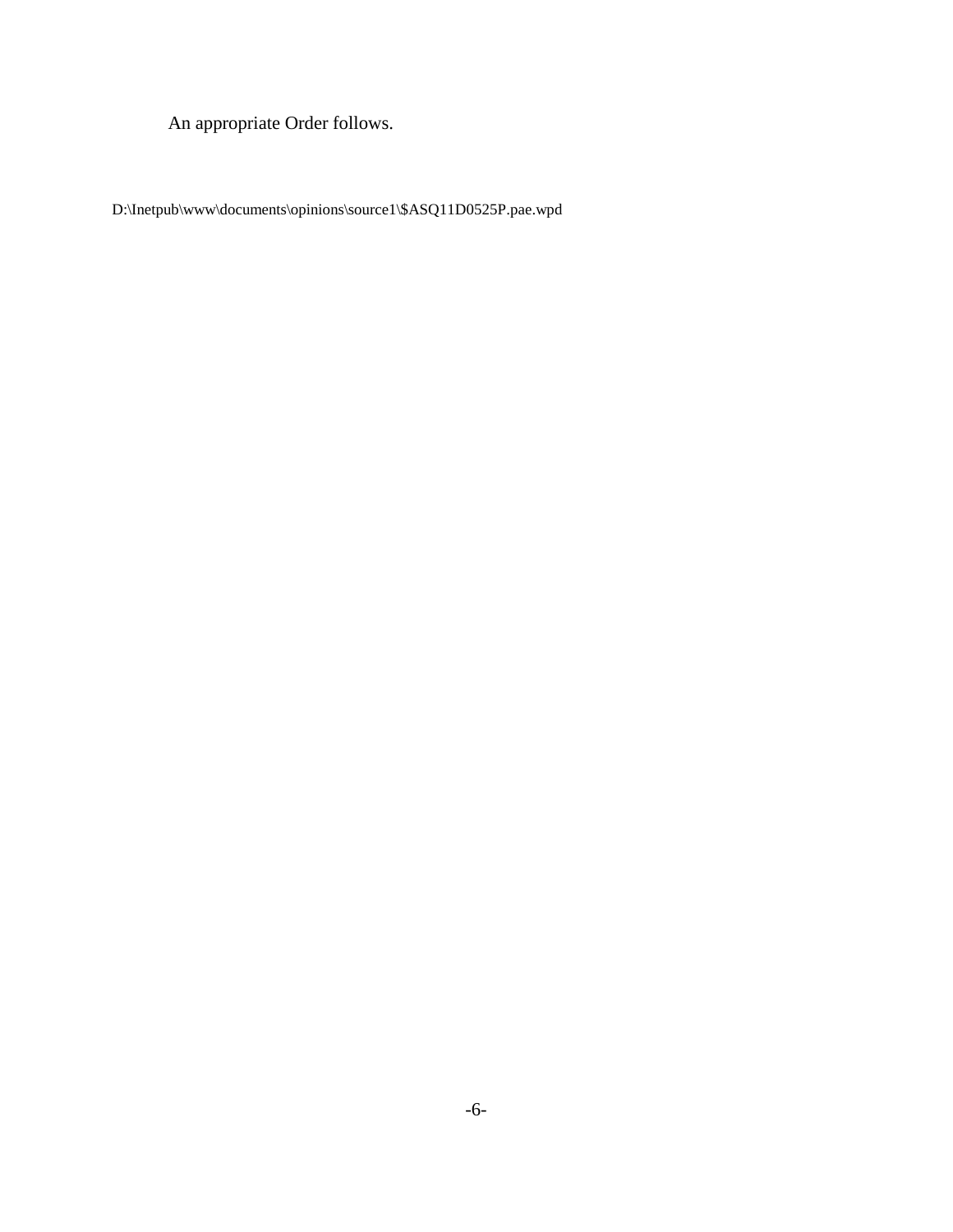# **IN THE UNITED STATES DISTRICT COURT FOR THE EASTERN DISTRICT OF PENNSYLVANIA**

| UNITED STATES OF AMERICA     |   | <b>CRIMINAL ACTION</b> |
|------------------------------|---|------------------------|
|                              |   |                        |
| v.                           | ٠ |                        |
|                              |   |                        |
| <b>EARL STEVENSON FULTON</b> |   | NO. 07-38-04           |

# **ORDER**

AND NOW, this 13<sup>th</sup> day of May, 2011, upon consideration of Defendant Earl Stevenson Fulton's Motion to Withdraw Guilty Plea (ECF No. 716), and for the reasons stated in the accompanying Memorandum, it is hereby ORDERED that the Motion is DENIED.

BY THE COURT:

/s/ Michael M. Baylson

Michael M. Baylson, U.S.D.J.